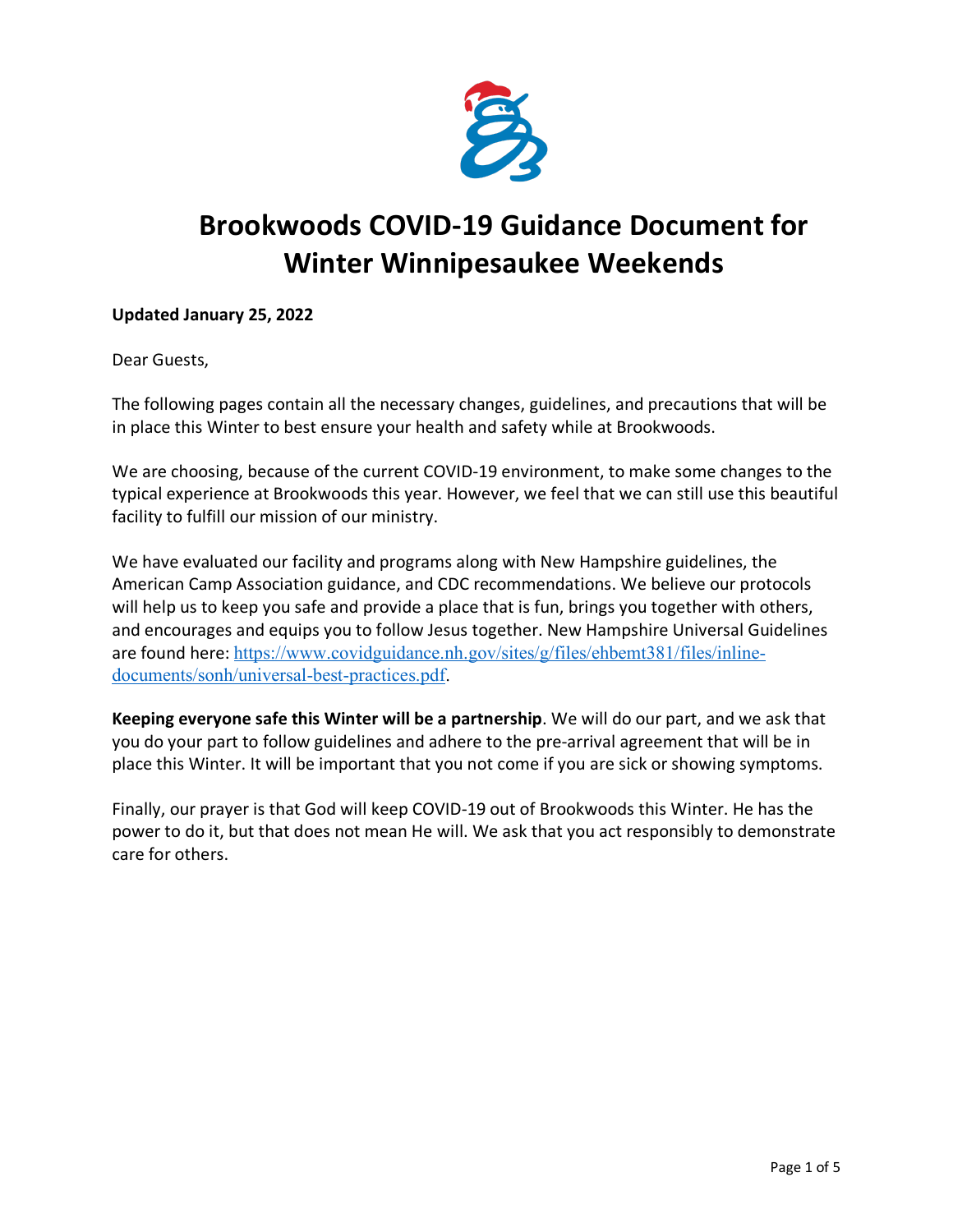## **Brookwoods Health Guidelines for Current Environment**

#### **Check-in and Screening**

- All guests should be fully paid prior to arrival
- Admittance to Brookwoods will not be allowed before the scheduled check-in time of 5pm.
- Check-in will take place on the Brookwoods Main Office
- All Guests will be required to check in upon arrival to Brookwoods and before entering your accommodations, and will be screened with the following questions:
	- **EXECT** Have you been in close contact with a confirmed case of COVID-19 in the last 14 days?
	- Have you had a fever or felt feverish in the last 72 hours?
	- § Are you experiencing any respiratory symptoms including a runny nose, sore throat, cough, or shortness of breath?
	- § Are you experiencing any new muscle aches or chills?
	- § Have you experienced any new change in your sense of taste or smell?
		- o If all answers are no, allow guests to enter
		- o If anyone in party answers yes, guests will be asked to reschedule their weekend at Brookwoods.

#### **COVID-19 Response Plan for Guests**

- When A Guest Displays Symptoms:
	- We request that the guest immediately return home and seek medical attention and/or testing.
	- When symptoms include chest pain/shortness of breath
		- Send to Huggins Hospital in Wolfeboro (call ambulance if necessary)
		- Make arrangement to leave Brookwoods and return home
	- Close off areas used by a sick person and do not use these areas until after cleaning and disinfecting them (for outdoor areas, this includes surfaces or shared objects in the area, if applicable).
- When Someone Tests Positive for Covid-19
	- If a guest tests positive for Covid-19 after attending a Winnipesaukee Winter Weekend, we request that they immediately inform Brookwoods.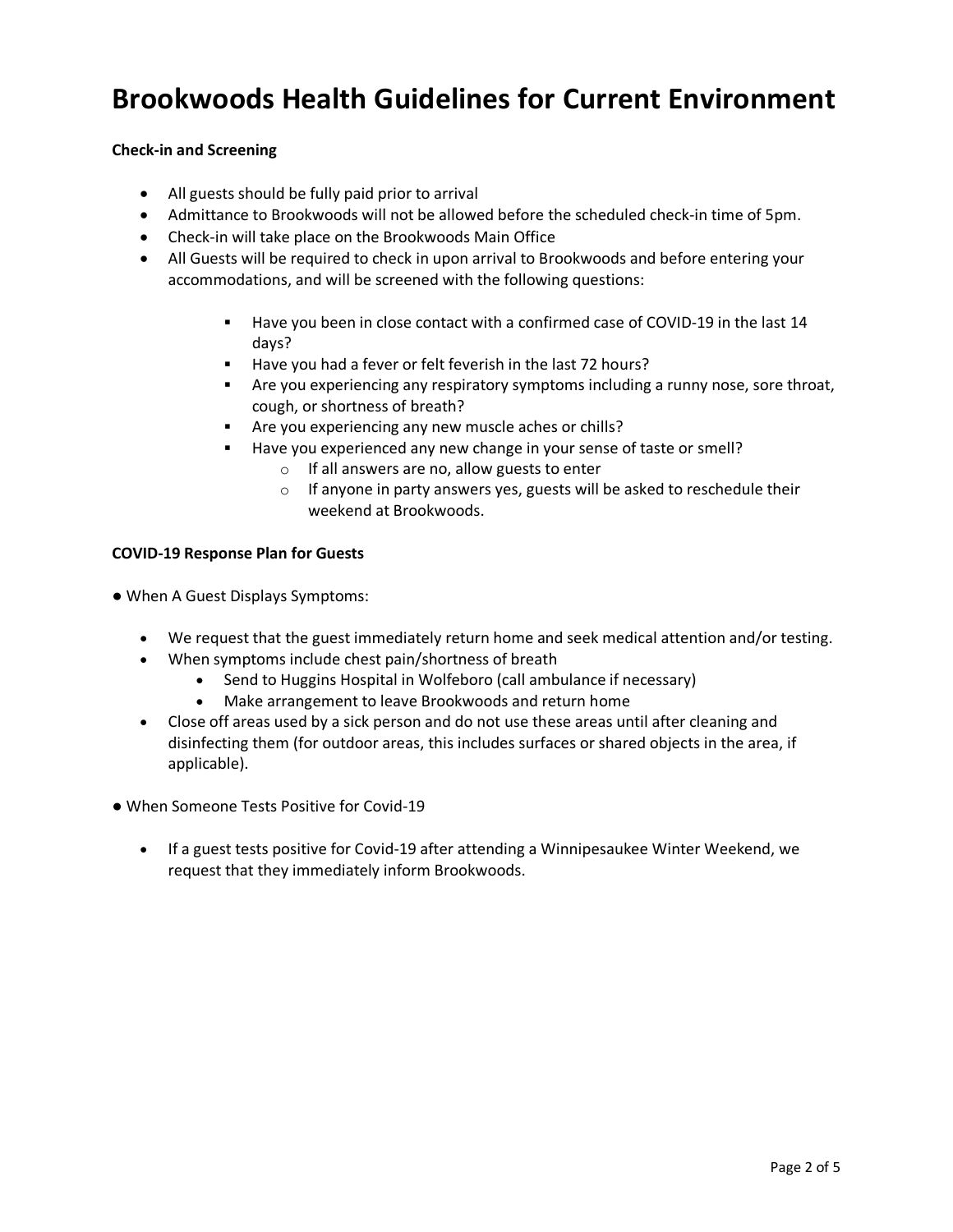## **Winnipesaukee Winter Weekends Programming Guidelines**

#### **Basic Ground Rules for Interaction with Others**

- Masks are to be worn when with others not in your family unit and when 6 feet cannot be maintained.
- Certain activities will require masks due to close proximity to staff members who are not part of families. The staff member will be wearing a mask as well.
- Families will be seated in the Dining Hall together, and will be asked to wear masks as they travel to/from their table during their entrance or exit AND when leaving table to go to exit or restrooms.
- Individuals need to be respectful of others when approaching, realizing that everyone has their own comfort level, and the person you are interacting with might not share your comfort level.
- Parents are responsible for the compliance with this guideline. Please don't expect the Brookwoods Staff to "police" your children for their compliance.

#### **Tips for packing & other suggestions**

Suggested Packing List:

- General good idea: appropriate warm clothing, boots and proper gloves and mittens.
- Toiletries
- Unless you are in a Private Room, you will need to bring linens (bedding, towels)
- Downhill skiing is available close by at Gunstock Resort or at King Pine. We can provide you with a delicious "Chair Life Lunch" to take with you on your excursion upon request.
- Cross Country Skis
- Snowshoes
- Ice Fishing Gear
- Snowmobiles and helmets
- Ice Skates

What NOT to BRING: Work and random electronics! Feel free to leave behind: game-boys, CD players, PS3s, "boom boxes", jumbotrons, chainsaws, and jet skis.

#### **Your Accommodations**

- When you check in at Brookwoods, you will confirm your accommodations. Keys are available for all Private Rooms. Keys are not available for all other accommodations. Please secure valuables in your vehicle or at your own risk in your cabin.
- Linens and towels are provided for guests in the Deer Run Private Rooms, Deer Run Cabin Suites with Queen beds, Loon Private Rooms, Eagle, Lawn Cottage, and Heritage. Please bring your own bedding and towels for other accommodations.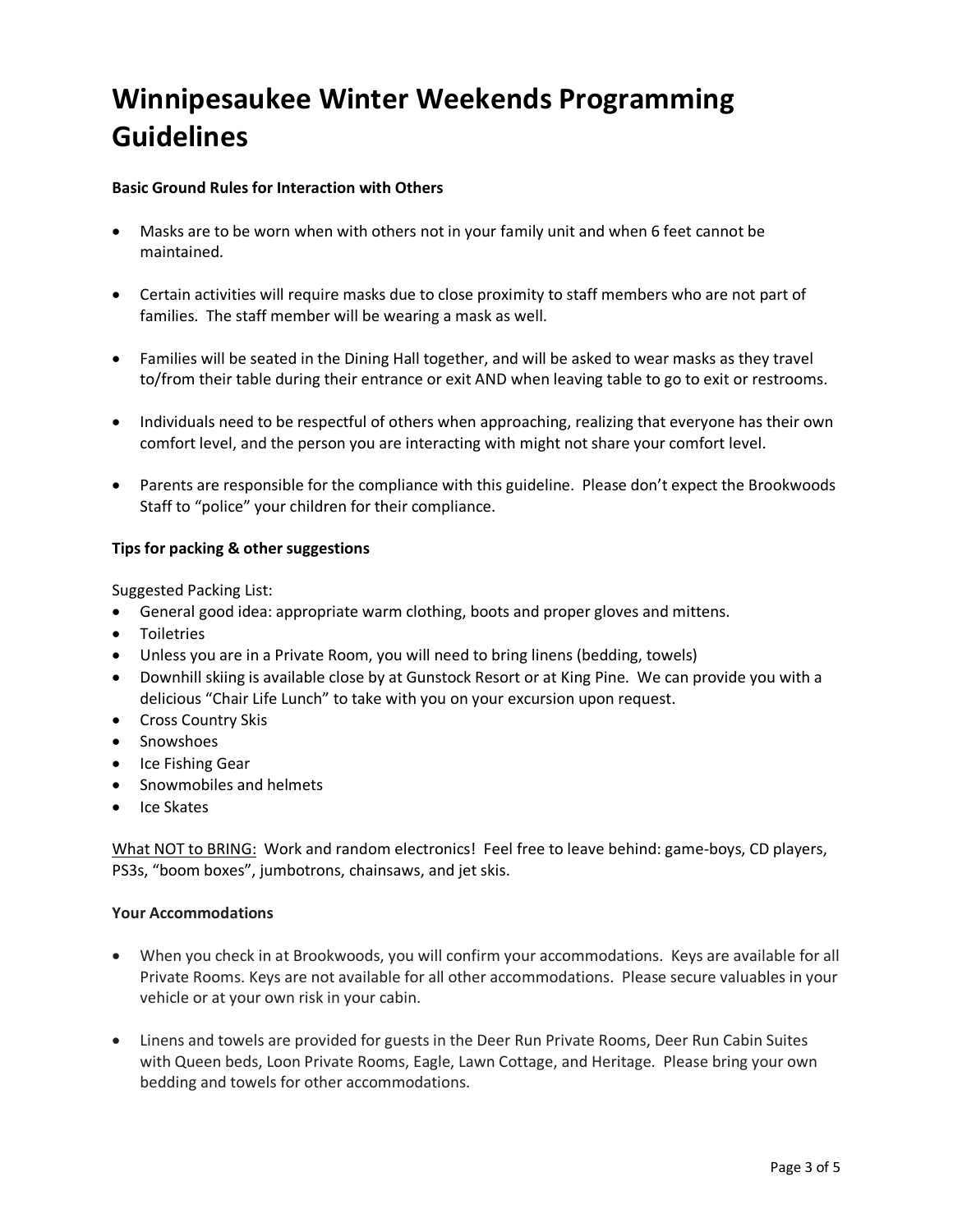- Parking is permitted near accommodations as long as access is not blocked for emergency service vehicles (15' of clearance). Parking is also permitted in the Brookwoods or Deer Run parking lot. Please drive with great care at Brookwoods to ensure the safety of our young guests. No vehicles are allowed to the waterfront.
- Pets are not permitted at Brookwoods. We are happy to provide a referral for a kennel in the area approximately 20 minutes from Brookwoods.
- Wi-Fi is available in the main lobby and large meeting areas.
- Brookwoods is an alcohol, tobacco and drug free environment. Please respect this policy.
- Brookwoods is committed to a Biblical foundation but is also persuaded that there must be a correlation between belief and practice in the life of a Christian. Brookwoods requests that guests and families adhere to policies that are consistent with God's Word. Brookwoods reserves the right to ask a family to leave Brookwoods if they are exhibiting behaviors that are contrary to Christian beliefs.